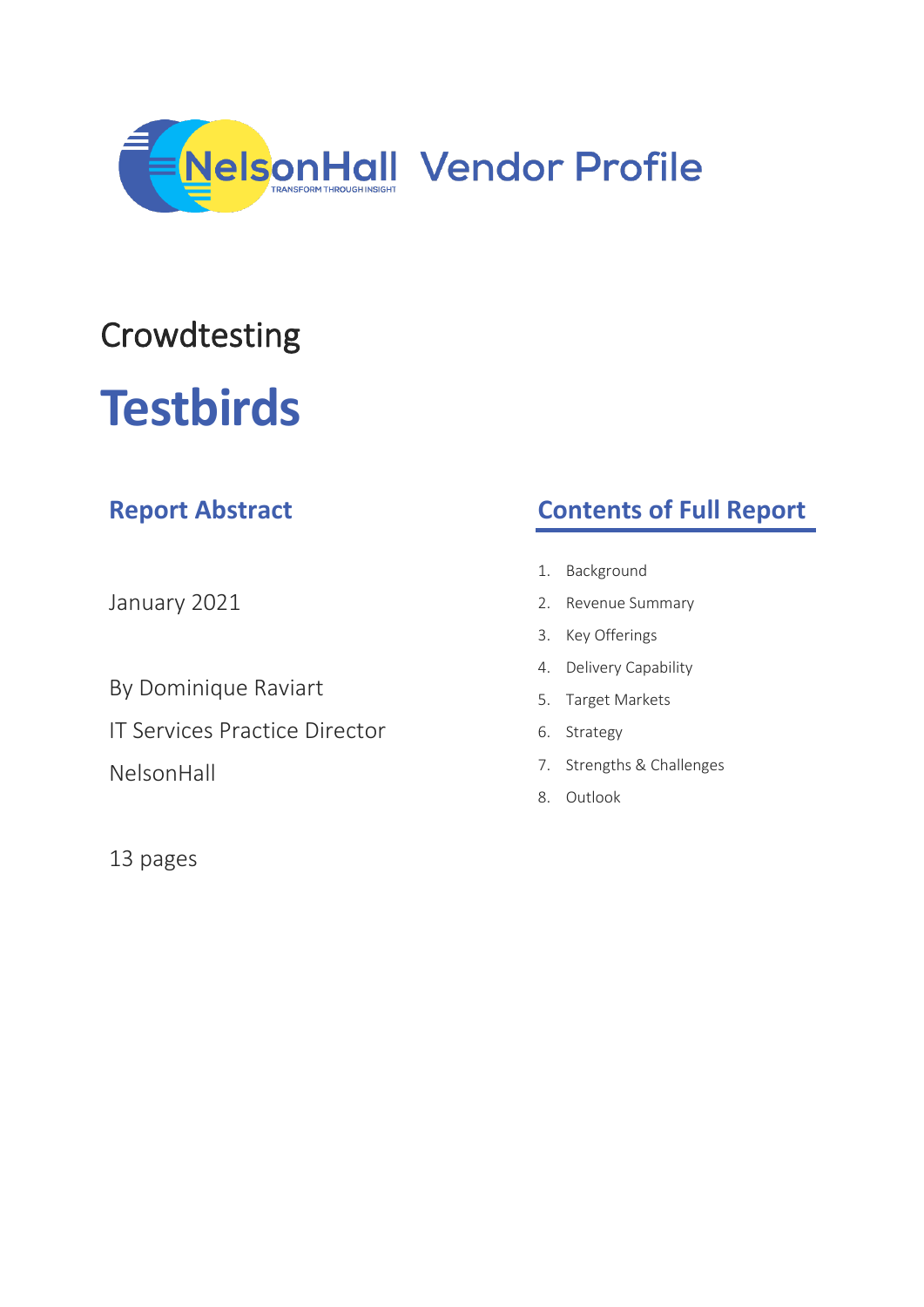

## **Who is This Vendor Assessment For?**

NelsonHall's crowdtesting profile on Testbirds is a comprehensive assessment of Testbirds' offerings and capabilities, designed for:

- Sourcing managers monitoring the capabilities of existing suppliers of application services, quality assurance/testing services and crowdtesting and identifying vendor suitability for RFPs
- Vendor marketing, sales, and business managers looking to benchmark themselves against their peers
- Financial analysts and investors specializing in the IT services sector.

## **Key Findings & Highlights**

This NelsonHall vendor assessment analyzes Testbirds' offerings and capabilities in crowdtesting.

Crowdtesting services specialist firm Testbirds was founded in 2011. The company has its headquarters in Munich, Germany. It has a headcount of ~100, with ~70 in Munich and several offices abroad (Amsterdam, Netherlands; Stockholm, Sweden, and London, U.K.). Testbirds also operates in Hungary and Russia via franchises.

Testbirds has a community of ~500k testers across 200 countries and regions, making it one of the largest testing communities globally.

One of the early decisions of Testbirds was to raise capital to finance its growth and quickly expand its capabilities and its presence across countries. It has been through two primary funding cycles and raised €12m in total. Testbirds counts among its investors EXTOREL, b-to-v Partners, and Seventure Partners. Looking ahead, the company wants to maintain its high level of investment in its capabilities.

Significant clients include Allianz, ABN AMRO, Deutsche Bank, Western Union, AfterPay, Swedbank, Santander, BNP Paribas, and PayBack.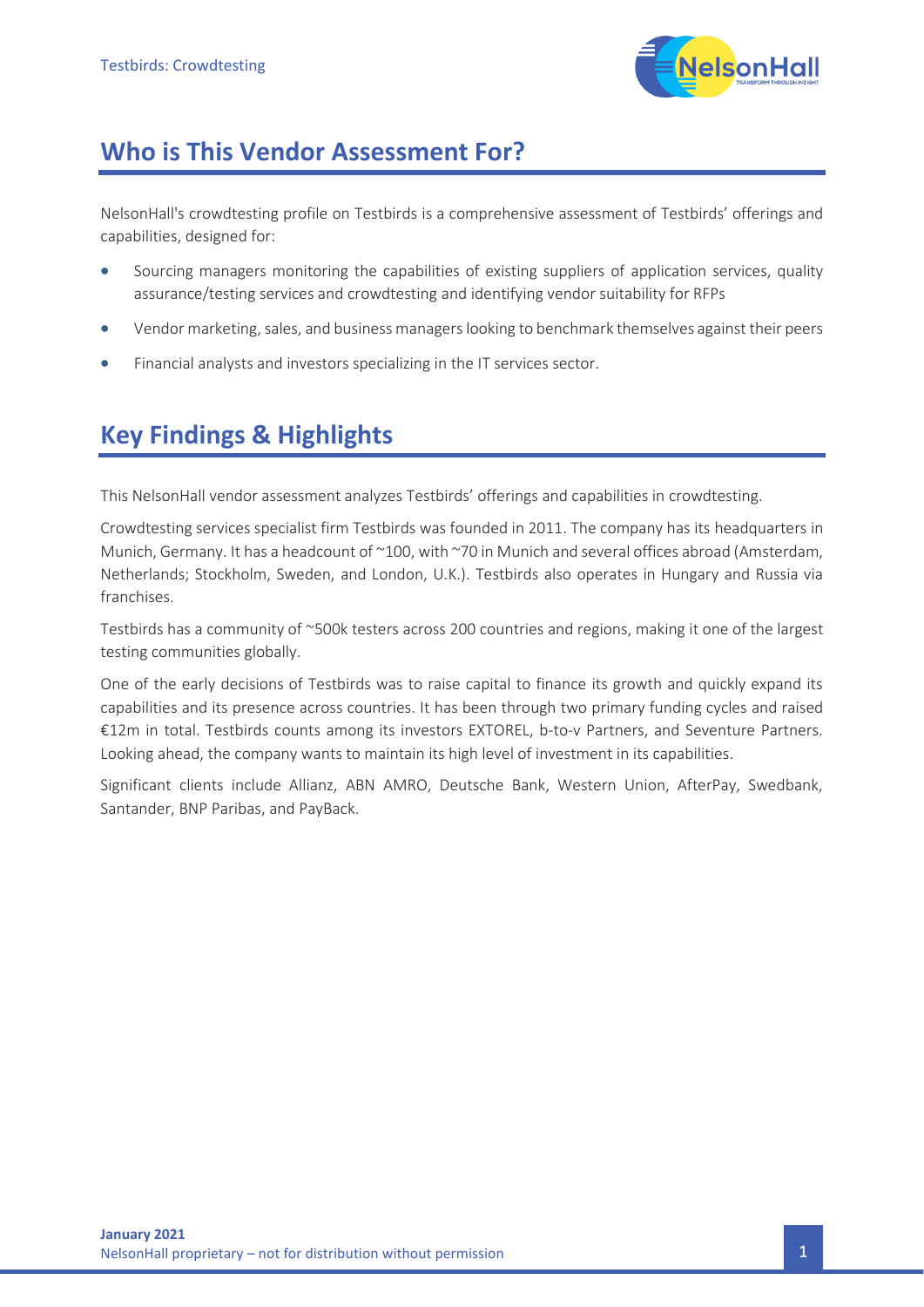

## **Scope of the Report**

The report provides a comprehensive and objective analysis of Testbirds's crowdtesting service offerings and capabilities, and market and financial strengths, including:

- Identification of the company's strategy, emphasis, and new developments
- Analysis of the company's strengths, weaknesses, and outlook
- Revenue estimates
- Analysis of the profile of the company's customer base including the company's targeting strategy and examples of current contracts
- Analysis of the company's offerings and key service components
- Analysis of the company's delivery organization including the location of delivery locations.

## **Crowdtesting Vendor Assessments also Available for:**

- Applause
- AppTestify
- Cobalt.io
- Digivante
- EPAM/test IO
- Global App Testing
- passbrains
- Qualitrix
- Rainforest
- **Testbirds**
- **Ubertesters**
- Wipro/Topcoder.